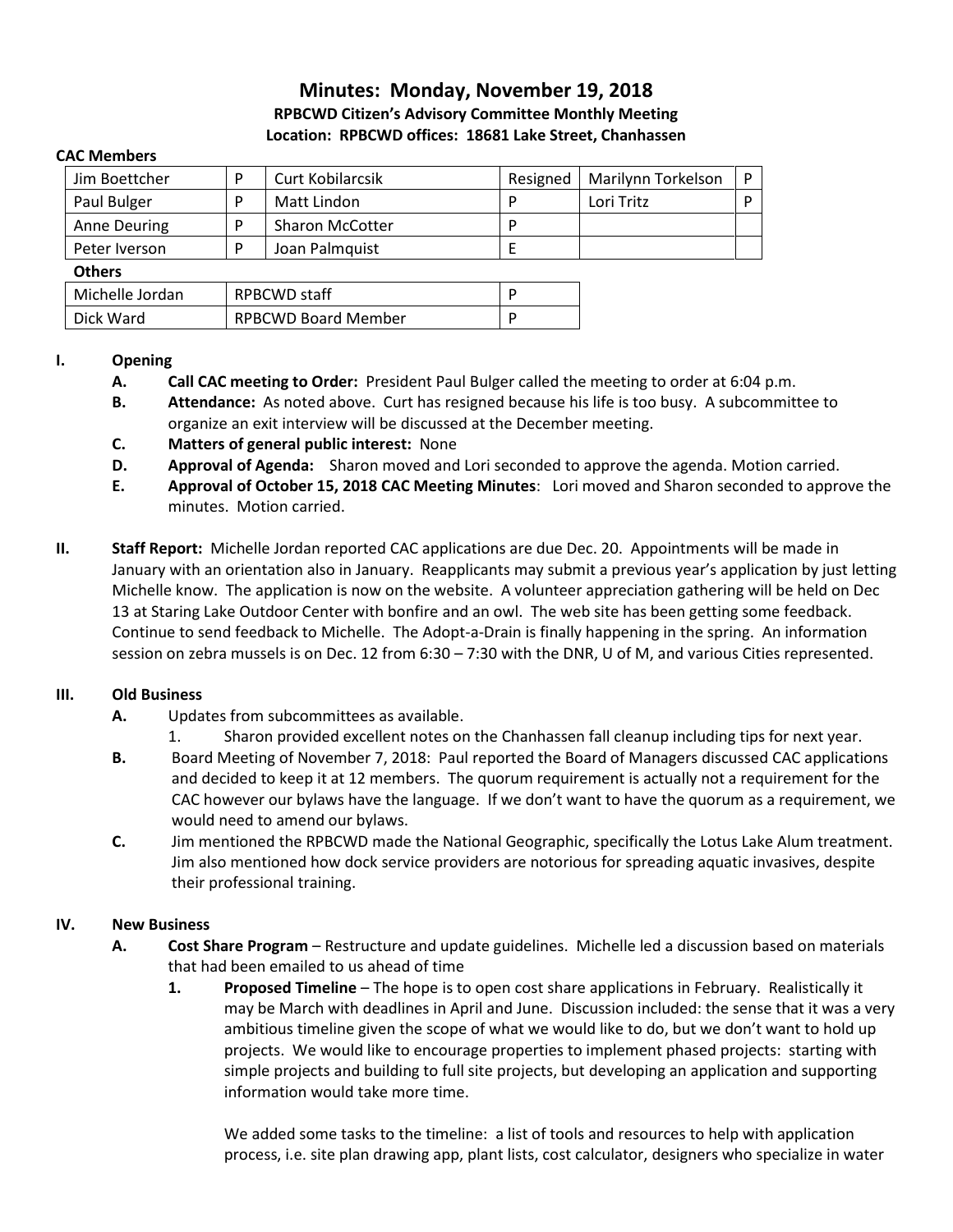resource projects, self-evaluation tool, tools families can do together. Michelle asked us to send her tools and resources that we like.

Board requested a workshop before January meeting.

## **2. Responses to "What is the need"**

a. We felt Michelle accurately reflected our responses with the 4 themes 1) Demonstration projects, 2) Water quality/quantity improvement, 3) Change mindset/habits, and 4) Education/awareness. Discussion included: Shouldn't water quality be an even higher goal? Changing mindsets will result in water quality. Changing mindsets is hard; we need to engineer clean water. Paying for projects could be the carrot that gets the minds changed.

## **3. Responses to "Fullest potential"**

a. Again, Michelle accurately categorized our responses into 4 themes: 1) a community of action, 2) behaviors are normalized, 3) easy/user friendly, 4) quantifiable results. Discussion included: Concerned about fair, equitable distribution of funds.

## **4. Responses to "Important projects"**

a. Michelle found 6 themes in our responses: 1) maintenance, 2) turf related, 3) Infiltration practices, 4) Restoration, 5) Beyond individuals, 6) Re-use. Discussion included: hope that reuse doesn't get lost because it scored lower than the others. Often it is larger organizations than can implement reuse projects, but homeowners can install rain barrels. Overall objective: projects that merge education/awareness with cost share program. A good example is the Sustainable Eden Prairie program which educates and saves money. [https://www.edenprairie.org/community/sustainable-eden-prairie.](https://www.edenprairie.org/community/sustainable-eden-prairie) It is very important that when we are listing eligible projects that we leave space for innovation.

## **5. How does the existing cost share program synch up with the 10-year plan**?

a. Quite well but it is missing chloride reduction projects (S12), habitat protection (S3), bioengineering shorelines (S7). And for some reason, at this point, we talked about encouraging young people becoming involved in projects: Challenge grants for scouts, Destination Imagination (We have ideas for real projects), and senior capstone projects. Michelle added that we are hoping to do communications better, i.e. a website map that pinpoints all projects and is interactive.

## **6. Existing program**

- a. **What is getting in the way?** Calculating phosphorous is laborious; not knowing how to maintain projects; timing; slow, transparency; insufficient expert guidance
- b. **What do we want to know?** Gathering stories of the myriad approaches, e.g. Matt's Story, Sharon's Story, etc.
- c. **What is missing?** Cost share for maintenance; live chat? Add pictures of eligible projects; cost calculator
- d. We like online application as opposed to paper. There is an opportunity for clicking on definitions and resources. Give opportunity to print paper copy prior to filling in online.
- 7. **Draft survey questions**: Michelle will email us draft questions for survey.
- 8. **Cost Share Programs in Other Watershed Districts**: We will review on our own and send ideas to Michelle.
- 9. Send Michelle all thoughts on anything.

# **V. Upcoming Events**

- A. RPBCWD Board of Managers meeting December 5 at 7:00 pm, 18681 Lake Drive East
- B. Zebra Mussel info meeting December 12 from 6:30 7:30
- C. Volunteer gathering Dec 13 at Staring Lake Outdoor Center 6:30-7:30
- D. RPBCWD CAC meeting December 17 at 6:00 pm, 18681 Lake Drive East